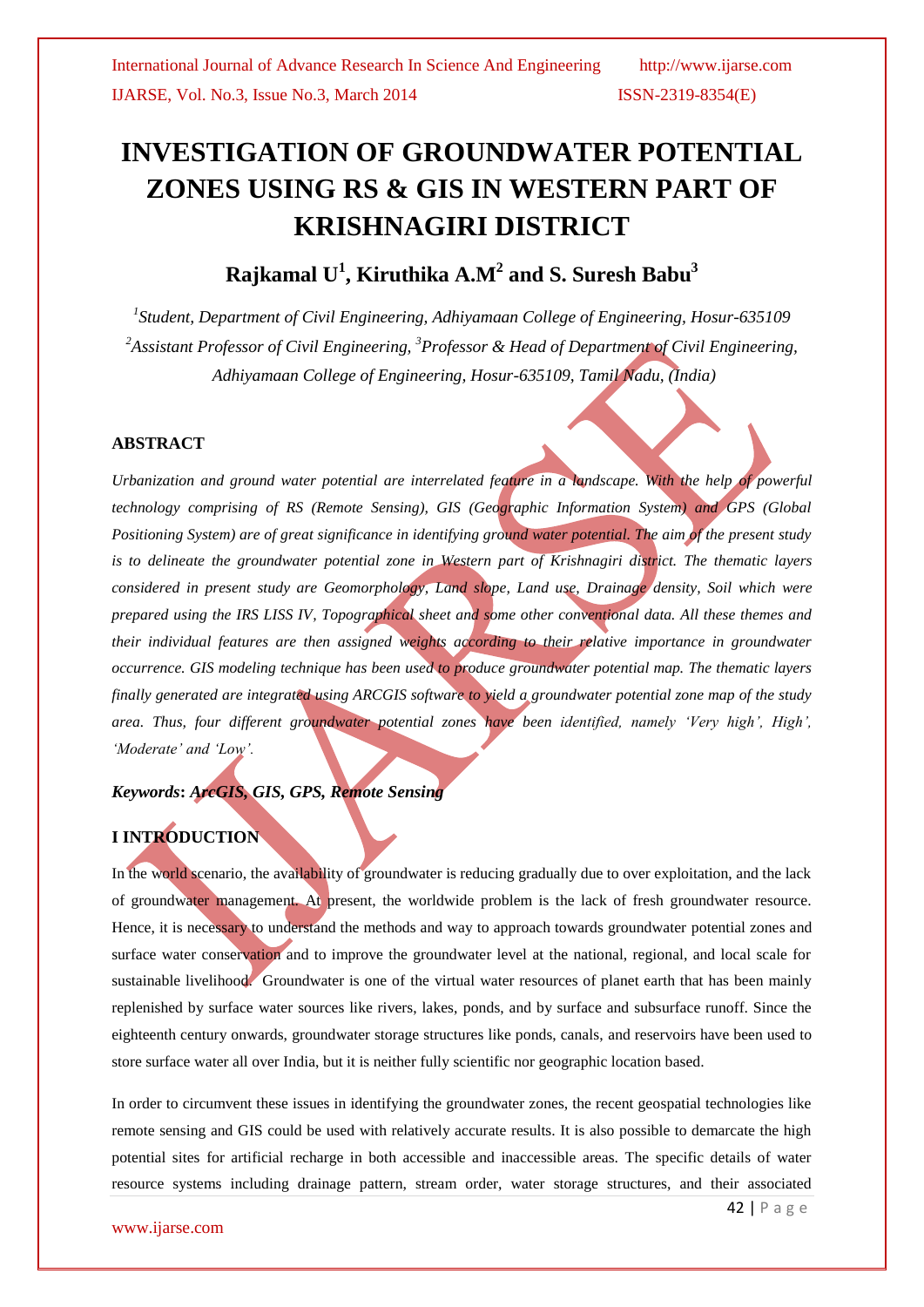geographical features should be incorporated to get credible conclusions for the relative benefits and alternative management policies [4]. The hydrologic processes are highly interactive between the vadose zone and groundwater under shallow water table conditions. GIS has been widely used in studies related to pollution, terrain modeling, and groundwater prospecting ([5][6][8][9]). Recent development in remote sensing and GIS techniques allow mapping the spatial distribution of groundwater level and its quality ([2][13][11][12]). The results of downscaling analysis of the water resource system and climate change and production of reservoir inflows using statistical method produced significant output for extreme management of water resources.

Relevant studies on groundwater potential using GIS and numerical modeling have been carried out by different researchers throughout the world ([1][14]). However, studies on application of GIS merged with analytical hierarchical process (AHP) in demarcating groundwater potential zones are carried out by few.

AHP technique analyzes the multiple datasets in a pair-wise comparison matrix, which is used to calculate the geometric mean and normalized weight of parameters. However, Machiwal et al. [7] have used five parameters in AHP process in their study for the identification of groundwater potential zone but in our study, we have used seven parameters for better results. The evaluation of the spatial parameters such as geological structure, geomorphic features and hydrological characteristics, among them geomorphology, slope and geology of the area have a great role to identify the groundwater zone from the surface runoff.

#### **II STUDY AREA**

Krishnagiri is a district in the state of [Tamil Nadu,](http://en.wikipedia.org/wiki/Tamil_Nadu) [India.](http://en.wikipedia.org/wiki/India) The municipal town of [Krishnagiri](http://en.wikipedia.org/wiki/Krishnagiri) is the district headquarters. The study area covers two taluks namely-Hosur and Denkanikottai. The area lies between 12 15' 45" N & 12 46' 20"N Latitudes and 77 47' 2.4" & 77 53' 20" E Longitudes. The transportation network is one of the advantages for the development of the District. The prominent geomorphic units identified in the district through interpretation of satellite imagery are structural hills in the southwestern part of the district, denundational land forms like buried pediments in the plains and inselbergs and plateaus represented by conical hills aligned with major lineaments.

Soils have been classified into Black soil, mixed soil, red loamy soil, gravelly and sandy soils. Red loamy and sandy soils are predominant in Hosur taluk. The district receives the rain under the influence of both southwest and northeast monsoons. The normal annual rainfall over the district varies from about 750 to about 900 mm. It is the minimum around Hosur and Rayakottai in the northern and central parts of the district. It gradually increases towards west and east and is the maximum around Denkanikottai in the western part.

#### **III MATERIALS AND METHODS**

The multiple parameter analysis for delineating the groundwater potential zones in the study area has been done by GIS-based AHP technique. In this study, 7 spatial parameters such as geology, geomorphology, slope, land use and land cover, NDVI, drainage density and rainfall are analyzed by AHP approach including geometric mean and normalized weight calculation to explore the potential zone for groundwater.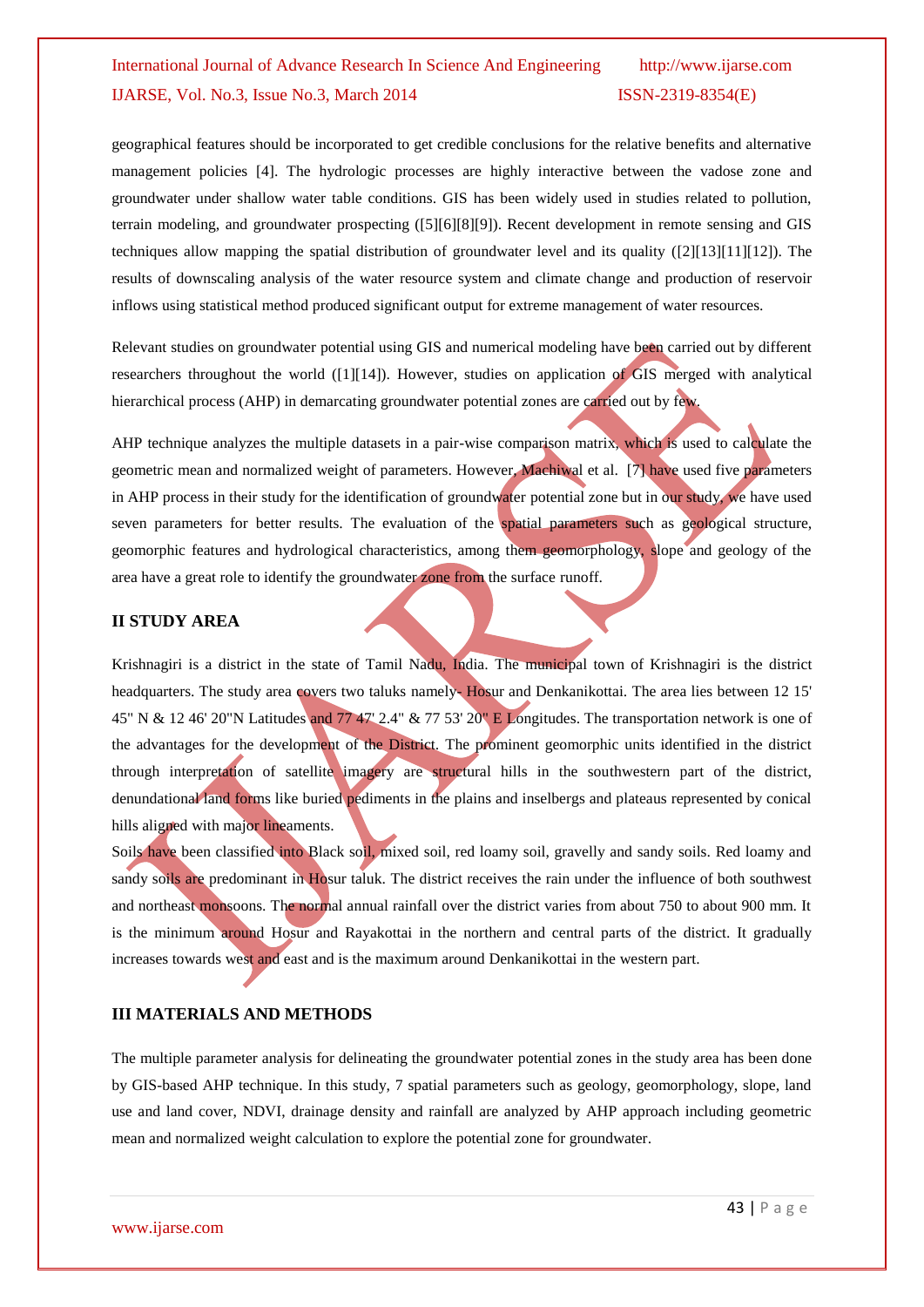#### **3.1 Data collection and preparation of geospatial database**

Seven spatial parameters have been used for geospatial database preparation. Using GIS tool, the thematic layers namely geology, geomorphology, slope, land use and land cover, lineament density, drainage density and rainfall were prepared from the above data sources and projected with UTM–WGS 84 projection and coordinate system. The geological thematic layer was prepared from the published map of Geological Survey of India using digitizing technique in ArcGIS environment.

#### **3.2 Methodology**



#### **3.2.1 Analytical hierarchical process**

AHP is used to demarcate the potential groundwater zones and this technique was proposed by Saaty [10]. The AHP method allows assessing the geometric mean (Eq. 1), followed by allotting a normalized weight (Eq. 2) to various parameters for finalizing the decision process. In this study, the AHP pair-wise matrix was developed by input values of scale weights of parameters based on direct or indirect relationship If a parameter has direct influence towards groundwater potential, then the score was assigned as 1 and for indirect influence the assigned score is 0.5.

#### **3.2.2 Geometric mean**

In the first step of AHP analysis, the parameters were rated based on a defined score (0.5–1 scale) for calculating the geometric mean. The geometric mean is derived from the total sum of score of a specific parameter known as total scale weight divided by total number of parameter; this is expressed as:

$$
Geometric mean = \frac{Total Scale Weight}{Total number of parameters}
$$
 (1)

44 | P a g e

www.ijarse.com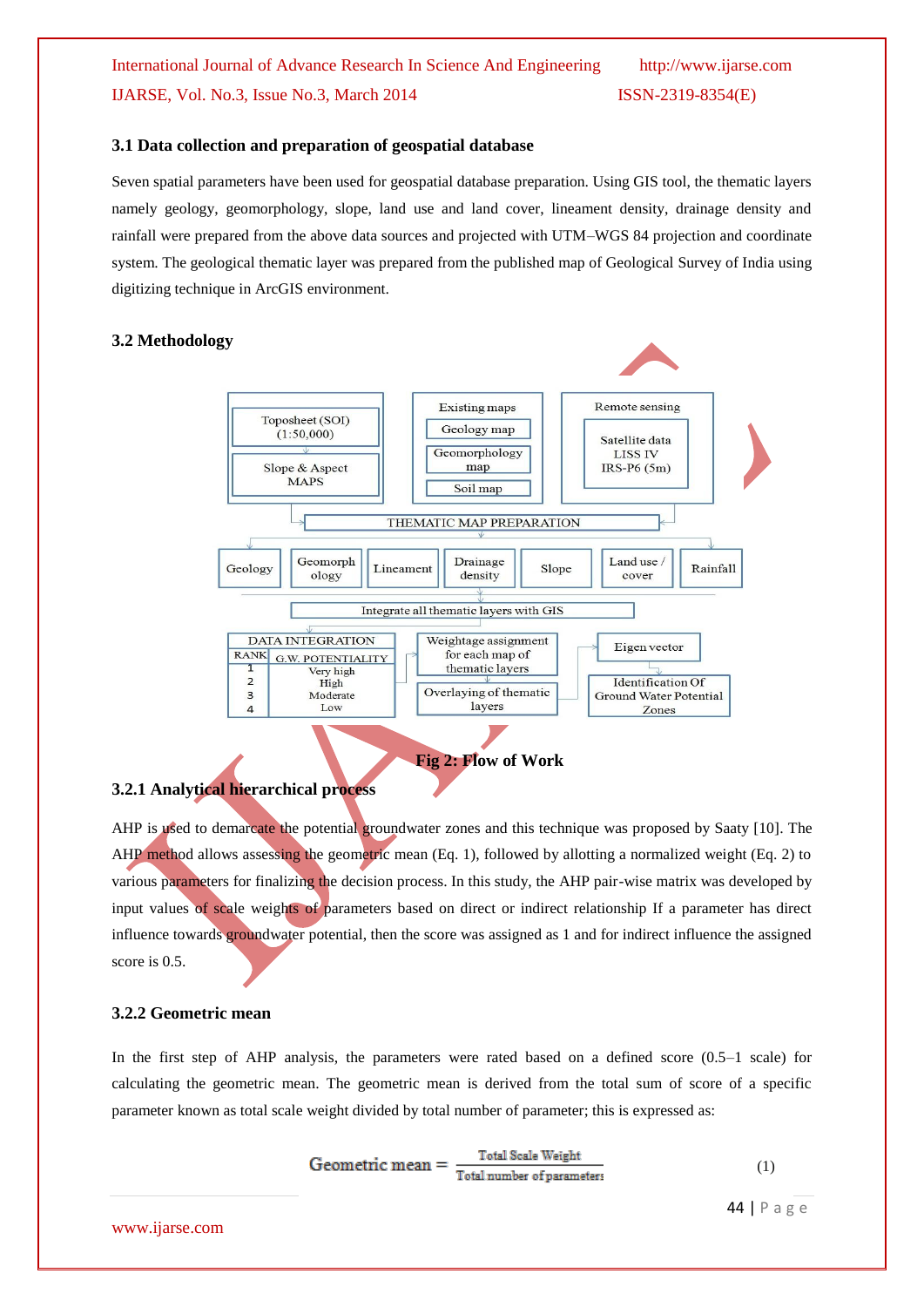#### **3.2.3 Normalized weight**

The normalized weight is an indicator of multi-parameter analysis for groundwater potential. In the second step of AHP analysis, the normalized weight was derived from the assigned weight of a parameter feature class divided by the corresponding geometric mean. The formula is represented as:

$$
Normalized weight = \frac{Assigned weight of a parameter}{Geometric mean}
$$
 (2)

The normalized weighted map is an indicator of potential groundwater zone that was classified into five classes as very high, high, moderate, low, and unsuitable zone. The class with maximum weight is considered as very high suitable zone and least weighted class is less or unsuitable zone for groundwater.

#### **IV RESULTS AND DISCUSSION**

The potential zones for groundwater were explored by analyzing the different parameters such as geology, geomorphology, slope, land use and land cover, NDVI, drainage density and rainfall through integrated AHP method and geospatial technology.

| <b>Theme</b> | <b>GM</b> | GG  | <b>SLOPE</b> | <b>SOIL</b>      | <b>LU/LC</b> | <b>NDVI</b> | RF  | <b>DD</b> | Geometric<br><b>Mean</b> | <b>Normalized</b><br>Weight |
|--------------|-----------|-----|--------------|------------------|--------------|-------------|-----|-----------|--------------------------|-----------------------------|
| <b>GM</b>    |           | 9/8 | 9/7          | 9/4              | 9/3          | 9/1         | 9/5 | 9/5       | 2.026                    | 0.214                       |
| GG           | 8/9       |     | 8/7          | 8/4              | 8/3          | 8/1         | 8/5 | 8/5       | 1.801                    | 0.190                       |
| <b>SOIL</b>  | 7/9       | 7/8 |              | 7/4              | 7/3          | 7/1         | 7/5 | 7/5       | 1.576                    | 1.667                       |
| <b>SLOPE</b> | 4/9       | 4/8 | 4/7          |                  | 4/3          | 4/1         | 4/5 | 4/5       | 0.900                    | 0.095                       |
| <b>LU/LC</b> | 3/9       | 3/8 | 3/7          | 3/4              |              | 3/1         | 3/5 | 3/5       | 0.675                    | 0.071                       |
| <b>NDVI</b>  | 1/9       | 1/8 | $\sqrt{7}$   | 1/4              | 1/3          |             | 1/5 | 1/5       | 0.225                    | 0.023                       |
| RF           | 5/9       | 5/8 | 5/7          | 5/4              | 5/3          | 5/1         |     |           | 1.125                    | 0.119                       |
| <b>DD</b>    | 5/9       | 5/8 | 5/7          | 5/4              | 5/3          | 5/1         |     |           | 1.125                    | 0.119                       |
|              |           |     |              | $Column Total =$ |              |             |     | 9.453     | 0.997                    |                             |

**Table 1: Weight age Given to Various Factors**

Every class in the thematic layers was placed into one of the following categories viz. (i) Good (ii) Good-Moderate (iii) Moderate (iv) Moderate-Poor (v) Poor. Considering their behavior with respect to groundwater control, the different classes are given suitable values, according to their importance relative to other classes.

#### **Slope**

The slope map has been prepared using contours produced from SOI Topographical data and in relation to groundwater flat areas where the slope is low are capable of holding rainfall, which in turn facilitates recharge whereas in elevated areas where the slope is high, there will be high run-off and low infiltration as shown in Fig 3.

The slope derived has shown that elevation is low in northern and central part of the study area. The high slopes were found in the southern part ranges from 64% to 83% as shown in Fig 4.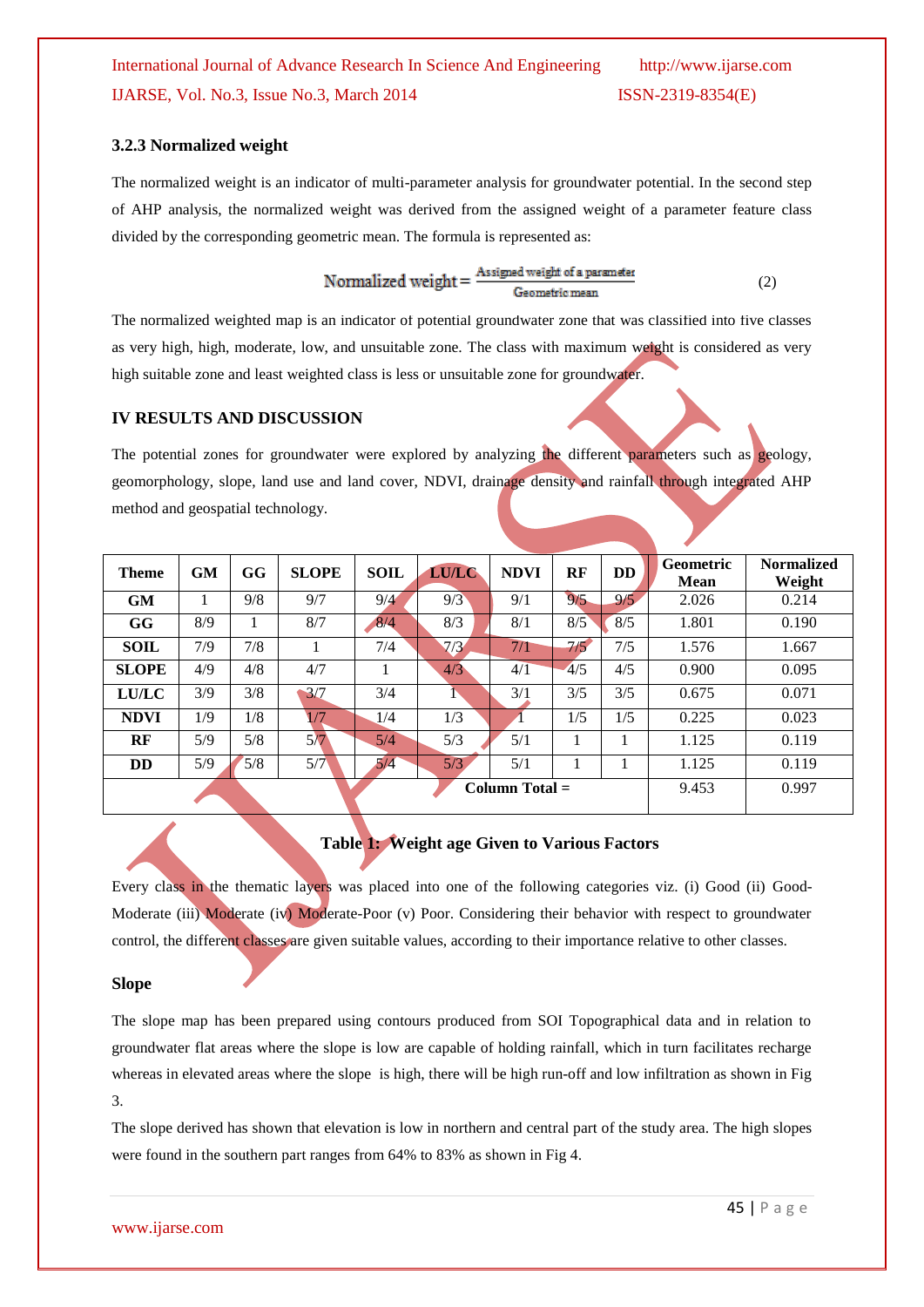

NDVI map is shown in fig 5. The results from the map show that higher impact of vegetation is available in the south-east region and normal vegetation in the western and SW regions. Parts of Hosur taluk have normal vegetation.

#### **Landuse and landcover**

Landuse and landcover map was prepared using geocoded IRS LISS IV data and was visually interpretated based on classification system. Landuse and landcover map is depicted in Fig. 6**.** One of the parameters that influence the occurrence of sub-surface groundwater occurrence is the present condition of landcover and landuse of the area. The effect of landuse/landcover is manifested either by reducing runoff and facilitating, or by trapping water on their leaf.

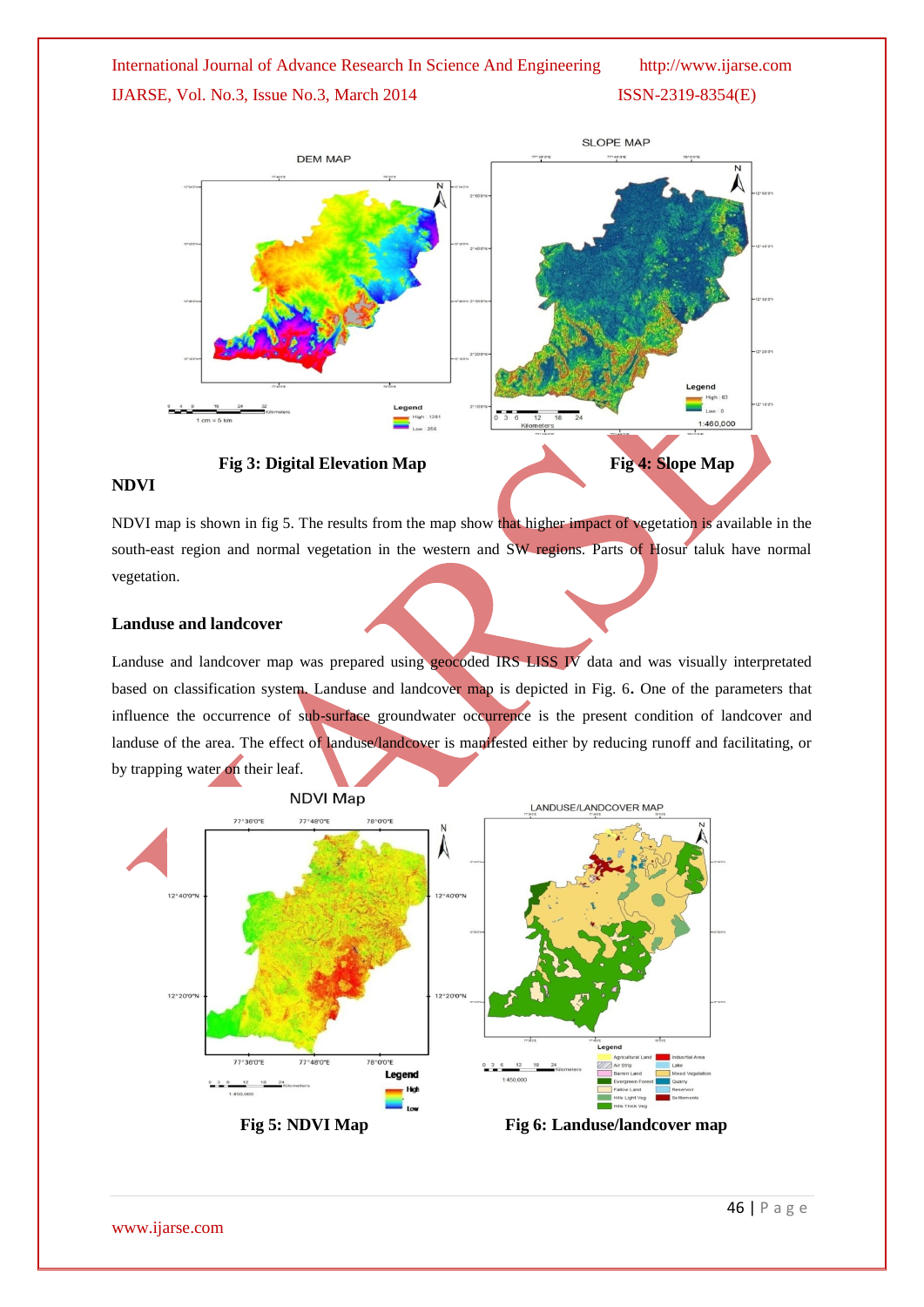#### **Aspect**

The aspect map is shown in the fig 7. Aspect gives the knowledge of low lying steep slopes along the east direction and the steep slopes in the southern region. Due to the slope, runoff will be more in steep slopes.

#### **Drainage Density**

The drainage network of the project area was derived from on screen digitization from topographic map; also the drainage is denser in southern part. Comparison of the drainage system of the area and structure has shown that the drainage system of the area is structurally controlled following lineaments directions. Dendritic and parallel drainage pattern are recognized, which are indicative of the presence of structures that act as conduits or storage for sub-surface water as shown in Fig 8..



#### **Soil**

The Soil type ranges from fine loamy, loamy, clayey soils are seen in the study area. Black and loam soil are found in Krishnagiri district. The Soil map is shown in Fig. 9. Soil is one of the significant control factors to determine the infiltration rate of an area. Silt clay loam and sandy clay loam soils are calcareous in nature and they originated from the parent materials of calcium carbonate rocks, whereas loamy sand and loamy fine sand are non-calcareous derived from acid rock materials. The areas which have coarse granule, coarse sandy loam, and loamy sand are generally high potential of groundwater infiltration.

#### **Geomorphology**

The geomorphologic characteristics are broadly classified into pediments, structural hill, flood plain, shallow pediments upper undulating alluvial plains and Water body mask. The geomorphology map is shown in Fig 10. Floodplain deposits occur mainly along the stream channels in the eastern part of the study area and comprise chiefly poorly sorted to well-sorted clay, silty clay, loam, clayey silt and silt containing scattered granules and pebbles along with moderately to well-stratified loam, sandy loam or fine sand.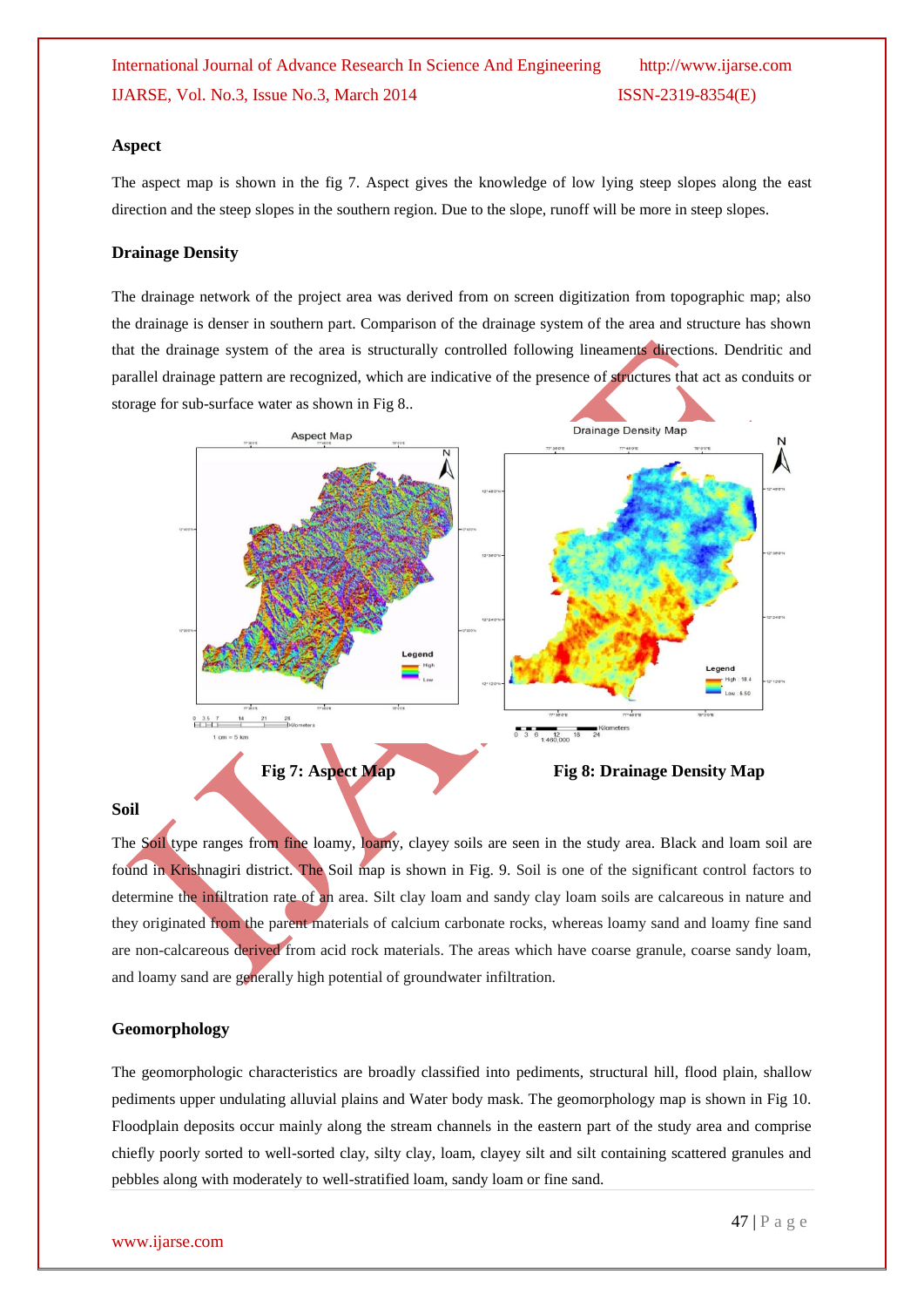#### **Geology**

The geological settings of the study area are underlain by sedimentary rocks namely charnockite, Granitoid gneiss, feldspar gneiss, calcareous gritty (sand stone mixed clay), and quartz vein. Granitoid gneiss is a composition of primary lateritic capping, basement crystalline complex, and conglomerate, which are found along the middle part of the river valley. The younger alluvium formations are seen predominantly in the northern part of the study area and are considered as highly permeable. Besides that, the northwest and middleeast part of the study area consist of fluvial–deltaic sediment deposits, which are laid on Granitoid gneiss and are considered as good zone for groundwater potential. However, the hard rock materials composed of crystalline charnockite, conglomerate, and quartzite vein present in the southern part of the study area are not suitable for groundwater potential zones. The geology map is shown in the fig. 11.



Fig 11: Geology Map Fig 12: Groundwater potential zones of the study area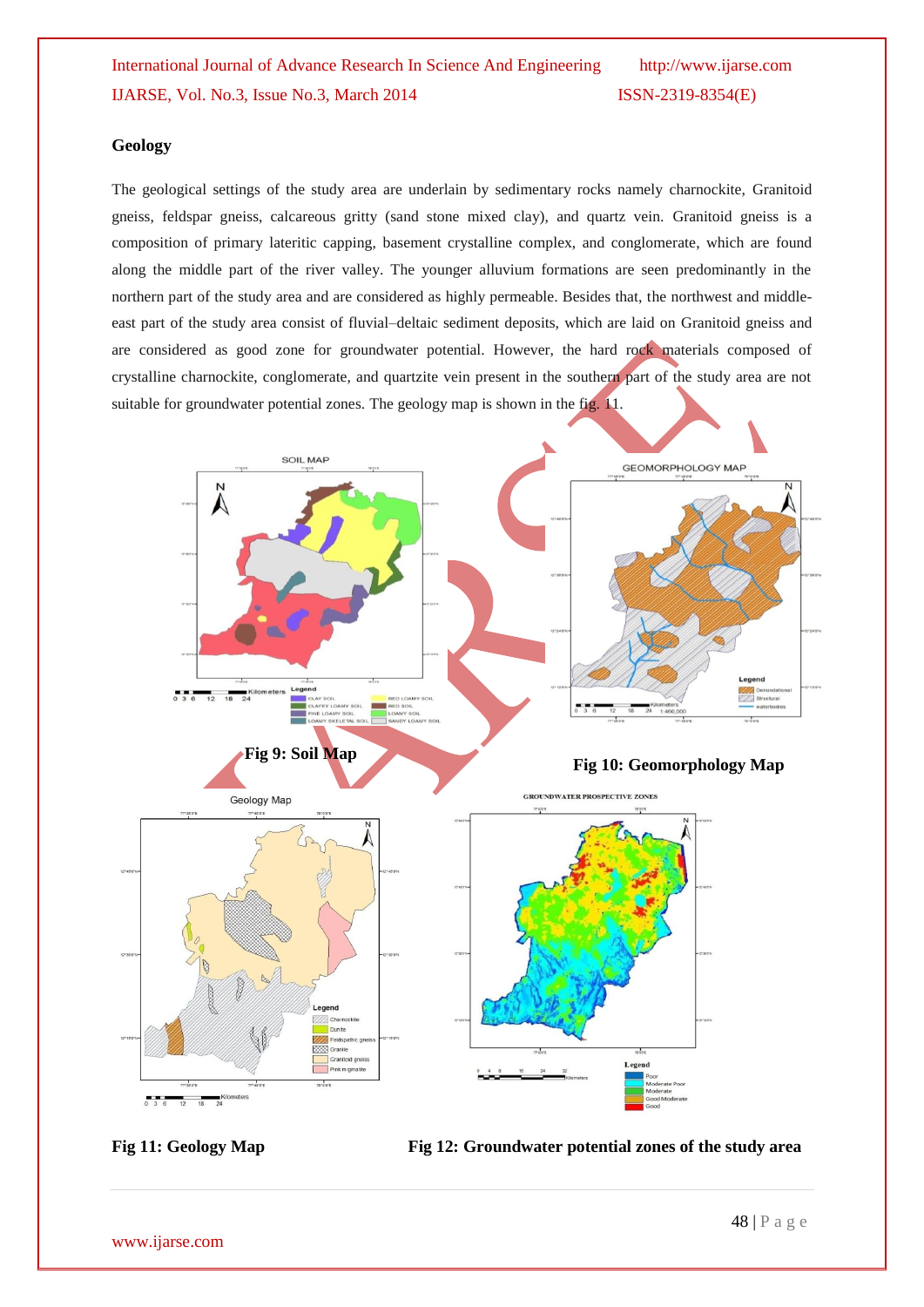The map produced has shown that the groundwater potential of the project area is related mainly to lineaments, geology and slope. The groundwater potential zones were identified in the northern part of the study area. Hosur and its surrounding region is having good and average potential of groundwater respectively. So as Hosur, Parts of Shoolagiri and Bagalur also have good potential zone. The hilly regions have the poor groundwater potential zones because of the higher slopes and lower infiltration rate of soils.

#### **Data validation**

The potential groundwater zone for the study area is shown in Fig 12. It is clearly observed that high potential zones are located in the northwestern part of the study area. Spatially the very good and good categories are distributed along areas near to lineaments and less drainage density and where the lithology is affected by secondary structure and having interconnected pore spaces. This highlights importance of lineaments, geology and hydro-geomorphological parameters in the project area. Areas with moderate groundwater prospects are attributed to contributions from combinations of the land use/cover, lithology, slope and landform. The low to poor categories of groundwater potential zones are spatially distributed mainly along ridges where slope class is very high, the lithology is compact/massive and far from lineaments. A cross-validation study has been carried out in this part to ensure the potential zones of groundwater as per field data published by CGWB [3].

#### **V CONCLUSION**

The application of integrated geospatial technology and AHP has proven to be a better tool for the identification of potential groundwater zones in western part of Krishnagiri. The present study demarcates the potential zones for groundwater by analyzing the influencing factors. The multi-parametric approach using RS, GIS and AHP techniques can greatly minimize the time, labor and money and thereby enable quick decision-making for efficient water resources management. Despite the inherent limitations of multi-criteria analysis, it is a valuable practical tool for the areas/regions (especially developing nations) where data scarcity (in terms of quantity and quality) is often an obstacle for solving real-world water problems.

#### **REFERENCES**

- [1] Appleyard S. J. (1995). The impact of urban development on recharge and groundwater quality in the coastal aquifer near Perth, Western Australia. Hydrogeol J 3(2):65–75
- [2] Brunner P, Bauer P, Eugster M, Kinzelbach W (2004). Using remote sensing to regionalize local precipitation recharge rates obtained from the chloride method. J Hydrol 294(4):241–250
- [3] CGWB (2010). Groundwater year book of Tamil Nadu and UT of Puducherry. Technical report series. SECR.GWY/TN/10-11/22
- [4] Georgakakos KP, Graham NE (2008). Potential benefits of seasonal inflow prediction uncertainty for reservoir release decisions. J Appl Meteorol Climatol 47(5):1297–1321
- [5] Georgakakos KP, Graham NE, Cheng FY, Spencer C, Shamir E et al (2011). Value of adaptive water resources management in northern California under climatic variability and change: dynamic hydroclimatology.J Hydrol. doi:10.1016/j.jhydrol.2011.04.032